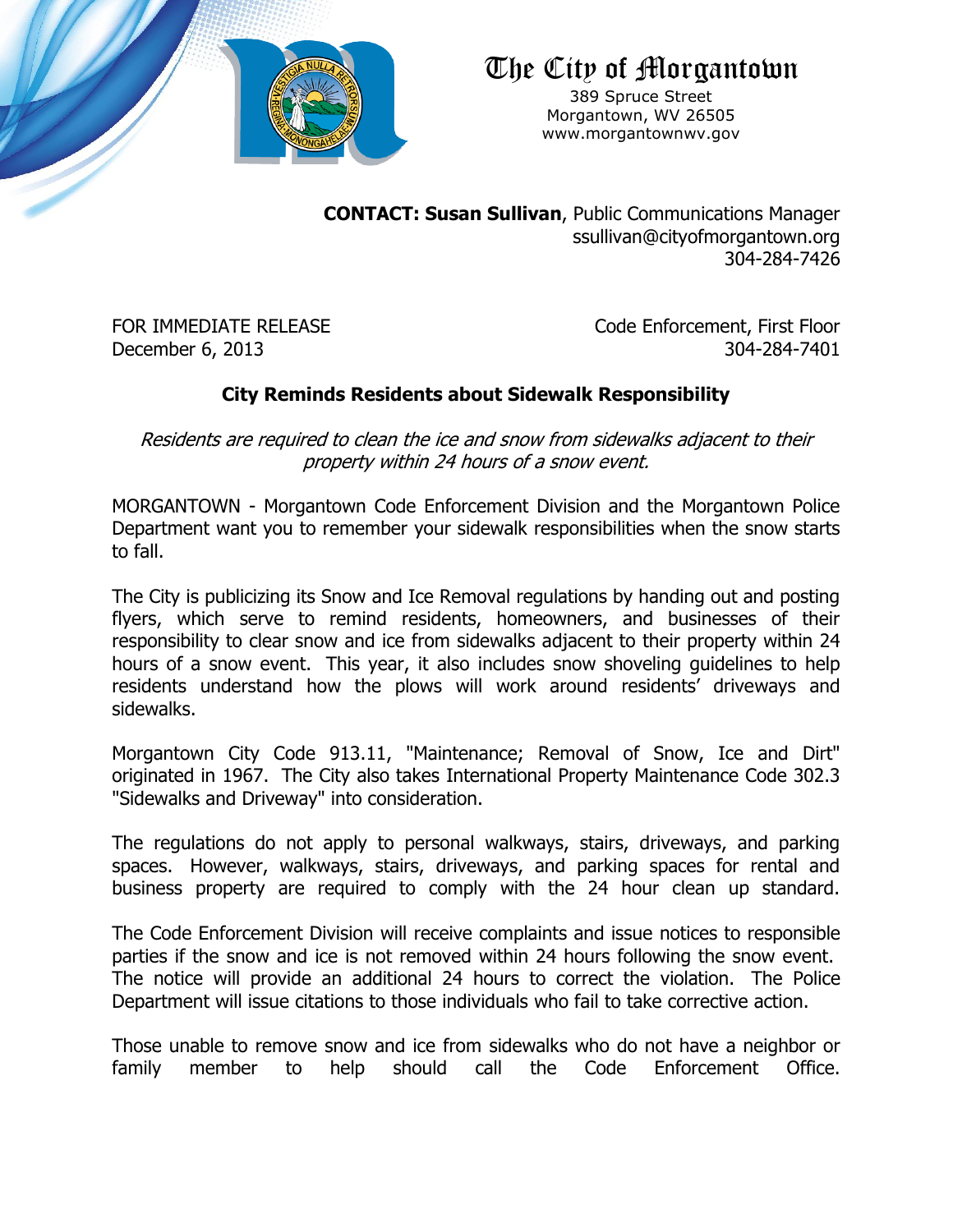To report a dangerous location or an area of concern, citizens can go online at [http://com4.govtsystems.com/ReqPMorgantownWV/AnonRequests/Requests.aspx?Topi](http://com4.govtsystems.com/ReqPMorgantownWV/AnonRequests/Requests.aspx?TopicId=0) [cId=0](http://com4.govtsystems.com/ReqPMorgantownWV/AnonRequests/Requests.aspx?TopicId=0) and fill out a Request Partner form.

#### ###

If you have questions, please contact Code Enforcement office Monday through Friday between the hours of  $\overline{7}$  a.m. and 5 p.m. The number there is (304) 284-7401.

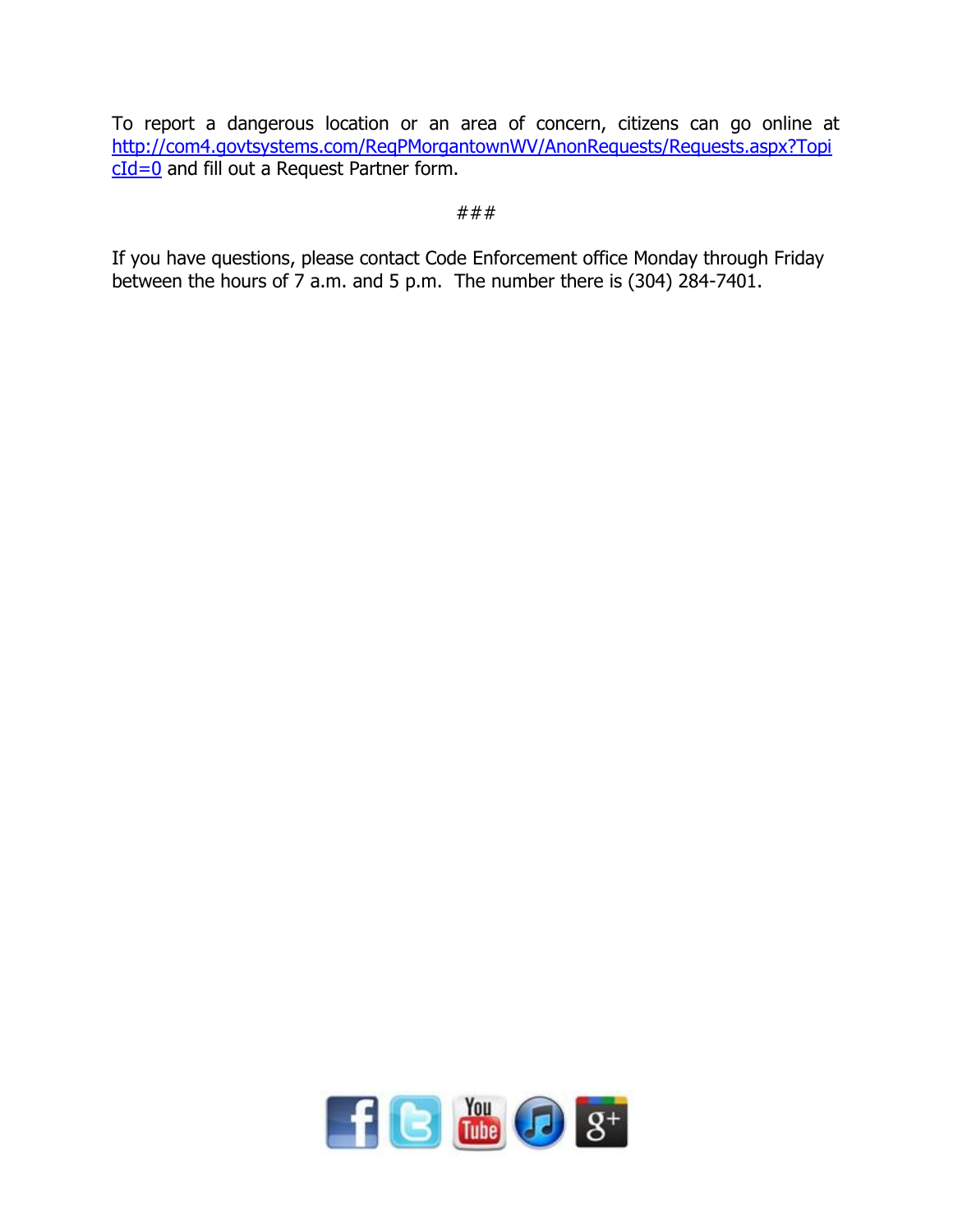

# **Snow and Ice Removal from Sidewalks in the City of Morgantown**

During this time of year, it is important to remind residents and property owners that the City of Morgantown has regulations to keep sidewalks and driveways clear of snow and ice. These regulations are in place to ensure the safety of all pedestrians in our community from serious injury and life threatening hazards, whether they are mail carriers or school children.

Property owners are required to clear snow and ice from sidewalks adjacent to their property within 24 hours of a snow event. Snow and ice removal from personal walkways, stairs, driveways, and parking spaces is at the discretion of the property owner. However, if these walkways, stairs, driveways, and parking spaces are for rental or business property, they fall within the same 24 hour clean up standard.



Responsibility is not limited only to ice and snow removal. All sidewalks, walkways, stairs, driveways, and parking spaces must be maintained free from any hazardous condition including deteriorating concrete to pot holes in the driveway.

These regulations and enforcement measures are provided in Morgantown City Code 913.11 "Maintenance; Removal of Snow, Ice and Dirt" and in the International Property Maintenance Code 302.3 "Sidewalks and Driveways."



Please be a good neighbor by keeping sidewalks and driveway entrances safe from snow and ice. Also, please offer to help those in your neighborhood who may be less able to shovel their own sidewalks.

If you are physically unable to clear your sidewalk and have no neighbor, friend, or family member that can help please call 304-284-7401 and speak to someone in Code Enforcement.